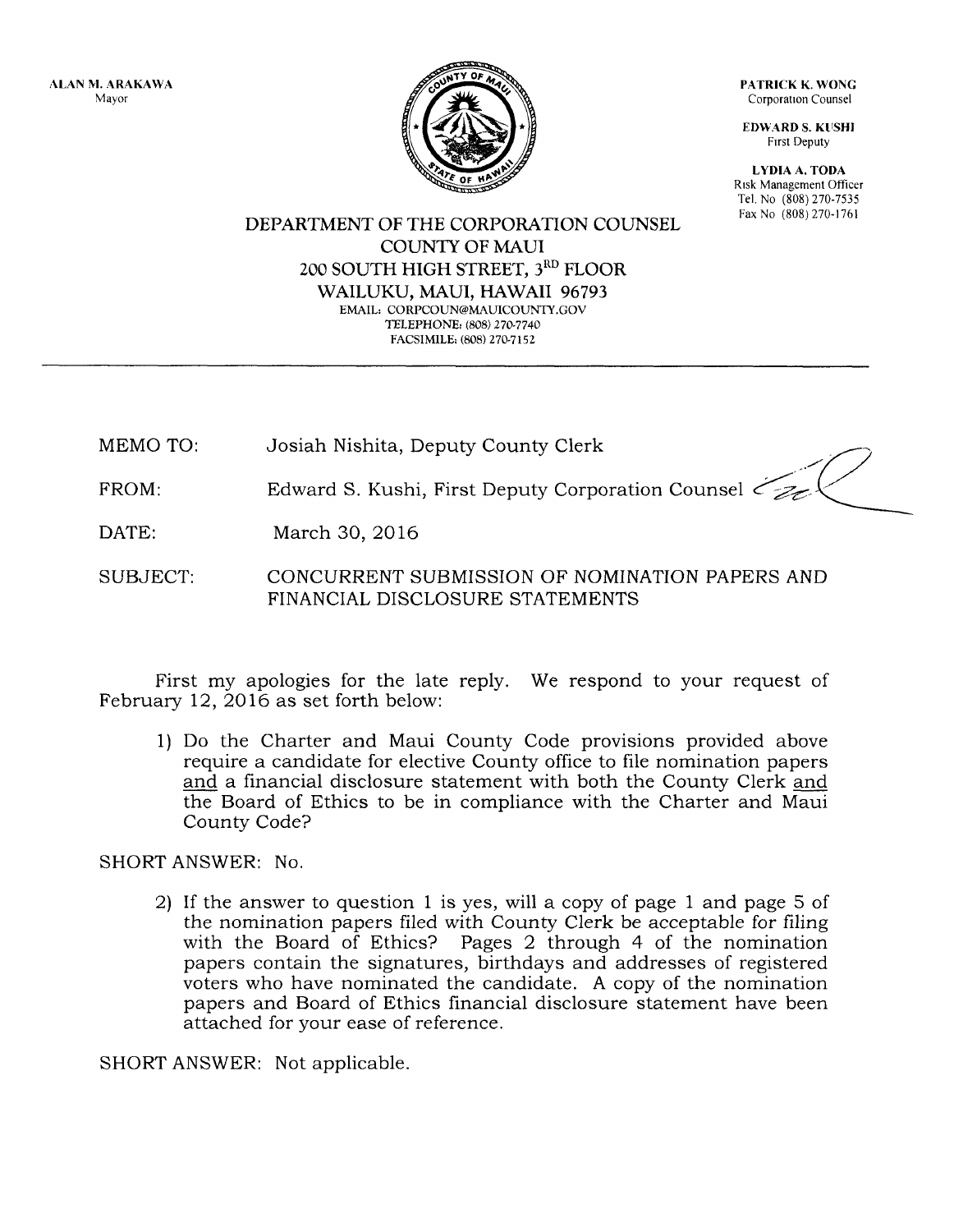Josiah Nishita, Deputy County Clerk March 30, 2016 Page 2

> 3) If the answer to question 1 is yes, is a candidate who has already filed nomination papers and a financial disclosure statement with the County Clerk, and a financial disclosure statement with the Board of Ethics, required to refile nomination papers and a financial disclosure

## SHORT ANSWER: Not applicable.

4) After a candidate has successfully filed their nomination papers and financial disclosure statement with the County Clerk, are candidates immediately required to file the appropriate paperwork with the Board of Ethics to be in compliance with the Charter and Maui County Code? If not, what is the deadline for a candidate's submission to the Board of Ethics?

SHORT ANSWER: Candidates should file their public financial disclosure statements with the Board of Ethics within a reasonable time before or after their filing of their nomination papers with the County Clerk's Office, but in no event later than the deadline set for the filing of their nomination papers.

DISCUSSION:

A. Relevant State Statutes, Maui County charter provisions, ordinances, and case law.

The authority for the filing and receipt of official nomination papers for candidates for county elective office is vested with and in the Office of the Maui County Clerk.l

Although the Maui County Board of Ethics ("BOE") mandates the filings of public and confidential financial disclosure statements for certain officers, board and commission members, and candidates for county elective offices, the BOE does not have the authority nor responsibility to accept candidates' nomination papers.2

2 Article 10, Charter.

<sup>&</sup>lt;sup>1</sup> Section 12-6, Hawaii Revised Statutes ("HRS"); Section 5-3.4, Maui County Charter, 1983, as revised ("Charter").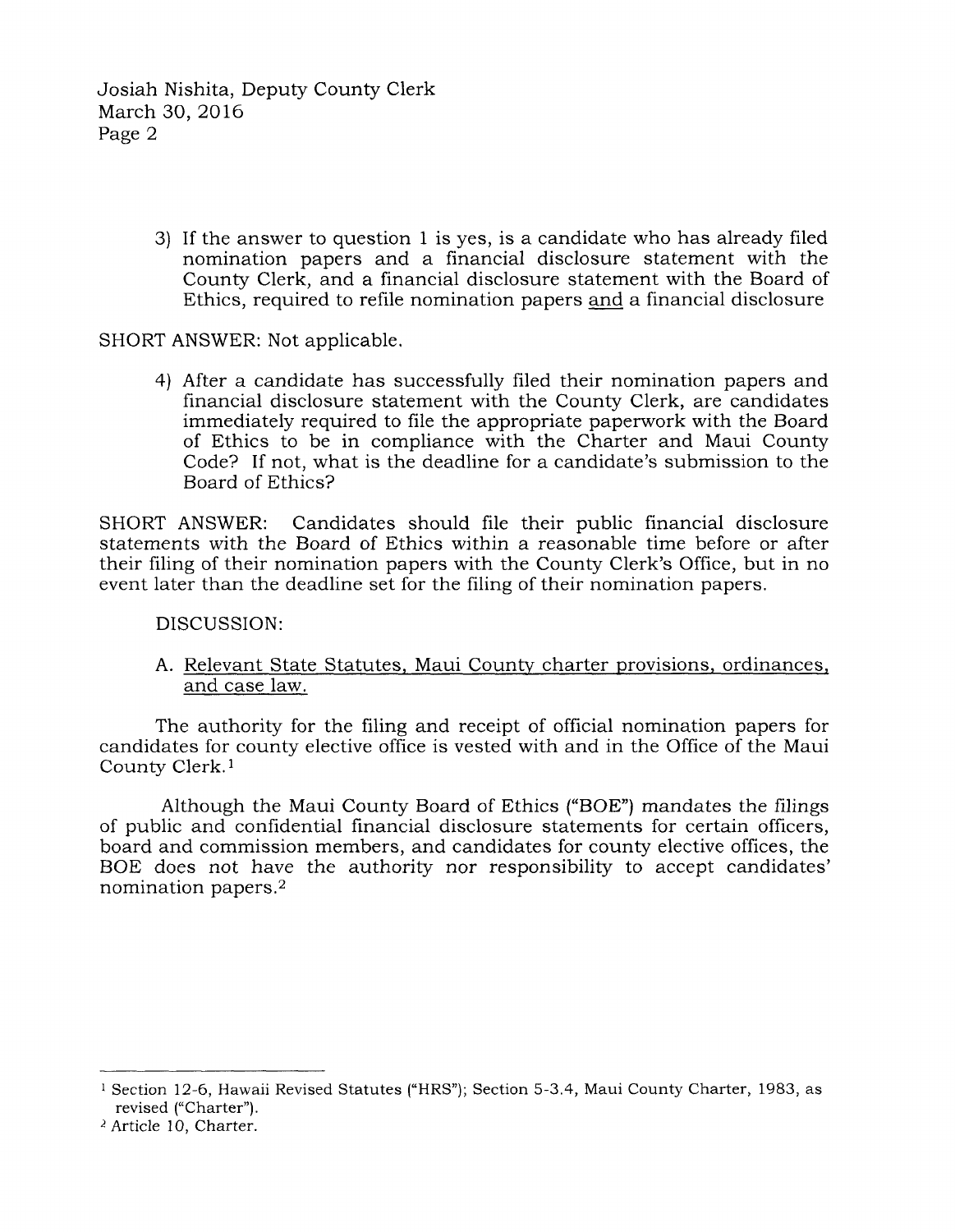Josiah Nishita, Deputy County Clerk March 30, 2016 Page 3

The Charter simply requires:

All elected county officers, all candidates for elective county office, and such appointed officers or other employees as the Council shall designate by ordinance shall file with the board of ethics and the county clerk financial disclosure statements in a form or forms to be prescribed by the board of ethics. Such financial disclosure statements shall be open to public inspection. (Emphasis added.)3

Also, that:

A candidate for elective county office shall file a financial disclosure statement concurrently with the filing of nomination papers. 4 (emphasis added)

Further, the Maui County Code ("MCC") requires that:

Candidates for Elective Office. All candidates for nomination or elective office in County government shall file a public financial disclosure statement concurrently with their nomination papers. A new public financial disclosure statement shall be filed each year a person becomes a candidate for office. 5 (emphasis added)

Lastly, in the recent case of Mateo v. Mamuad<sup>6</sup>, Judge Peter T. Cahill confirmed and concluded that our Charter and MCC mandate that financial disclosure statements submitted by candidates for elective office be filed concurrently with nomination papers.7

B. Conclusion.

Based on the above, in addition to other duties and responsibilities with respect to election duties and activities, a candidate for county elective office has two (2) distinct and separate duties:

1. On or before the deadline for filing, a candidate must file a public financial disclosure statement concurrently (together) with the candidate's nomination papers with the County Clerk; and

<sup>3</sup> Section 10-3.1, Charter.

<sup>&</sup>lt;sup>4</sup> Section 10-3.3, Charter.<br><sup>5</sup> Section 2.56.060(A)(1), MCC.

<sup>&</sup>lt;sup>6</sup> Civil No. 14-1-0376(2), Second Circuit Court, State of Hawaii.

<sup>7&</sup>quot; Findings of Fact, Conclusions of Law, and Order Disqualifying Neldon Mamuad as a Candidate for Mayor of the County of Maui; Order" entered on June 27, 2014; Conclusions of Law Nos. 3 and 6.